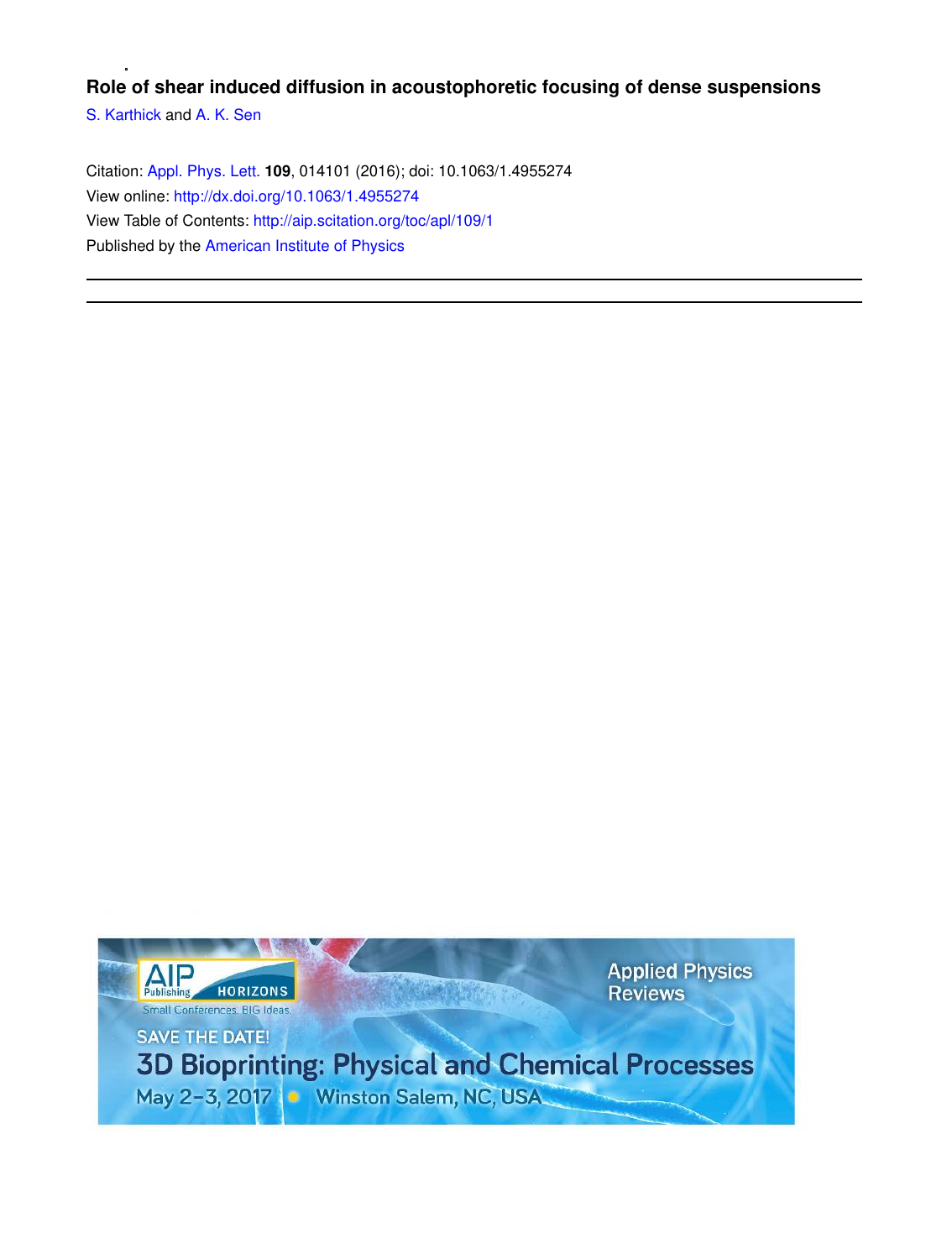

## Role of shear induced diffusion in acoustophoretic focusing of dense suspensions

S. Karthick and A. K. Sen<sup>a)</sup>

Department of Mechanical Engineering, Indian Institute of Technology Madras, Chennai-600036, India

(Received 6 May 2016; accepted 23 June 2016; published online 5 July 2016)

We investigate the interplay between acoustic and shear induced diffusion (SID) forces in acoustophoretic focusing of dense suspensions in a microchannel. A theoretical model is presented which accurately predicts the width of the focused band in terms of shear rate, acoustic energy density, and particle concentration. The role of SID is clearly demonstrated by switching off the acoustic field, which leads to the instantaneous spreading of the focused band. At a given acoustic energy density and particle concentration, there exists a critical shear rate  $\Gamma_{cr}$  above which the focusing of microparticles is prevented. For  $\Gamma < \Gamma_{cr}$ , an equilibrium focused band is formed whose width remains constant downstream. Published by AIP Publishing. [http://dx.doi.org/10.1063/1.4955274]

The physics of migration of microparticles in a flow of dilute suspensions (negligible particle-particle interactions) subjected to acoustic standing wave inside a microchannel is well established.<sup>1,2</sup> In acoustophoresis, there are two forces mainly responsible for particle migration: primary radiation force and secondary radiation force. Secondary forces on particles in a dilute suspension are negligible due to less interaction between particles; thus, the balance between drag and primary acoustic radiation forces determines particle trajectories.<sup>2</sup> The particles in dilute suspensions migrate towards either node if contrast factor is positive or antinode if contrast factor is negative, irrespective of the acoustic energy density.<sup>3</sup> Acoustophoretic (ACP) focusing of microparticles in dense suspensions finds many important applications, including blood plasma separation.<sup>4</sup> However, the underlying physics of acoustophoretic migration of microparticles in a flow of dense suspensions subjected to acoustic standing wave is not studied so  $far<sup>4</sup>$ . Moreover, there has been a general misconception that if adequate acoustophoretic force and time or channel length is provided, the microparticles would eventually be focused to a narrow band to enable separation.<sup>4</sup> Unlike dilute suspensions, in a flow of highly concentrated suspensions, we show that the shear induced diffusion (SID) plays a major role in the migration of microparticles. We show that the competition between acoustic radiation force and SID is critical in determining the width of the focused band. The prediction of the width of focused band and consequently the width of the particle-free region has great relevance in the acoustophoretic separation of plasma from whole blood. SID is the diffusive motion of microparticles in a shear flow due to the hydrodynamic interactions between the neighbouring particles.<sup>5–7</sup> In SID, the cross stream-wise distance between neighbouring particles after interaction increases as compared to that before interaction.<sup>8</sup> Here, we analyse the interplay between acoustic and SID forces to explain the physics of acoustophoretic migration of microparticles (RBCs) in dense suspensions (blood) in a microchannel.

The primary acoustic radiation force acting on a small spherical particle of radius smaller than acoustic wavelength (i.e.,  $a \ll \lambda$ ) is governed by<sup>1,2</sup>

$$
F_{ACP} = 4\pi a^3 E_{ac} k \sin(2kz) \varphi,
$$
  

$$
\varphi = \frac{\rho_{p+\frac{2}{3}(\rho_p - \rho_o)}}{2\rho_p + \rho_o} - \frac{1}{3} \frac{\rho_o c_o^2}{\rho_p c_p^2},
$$
 (1)

where  $F_{ACP}$  is the acoustophoretic radiation force, *a* is the radius of particle,  $E_{ac}$  is the acoustic energy density, k is the wave number, z is the distance from wall,  $\varphi$  is the contrast factor,  $\rho_p$  is the density of particle,  $\rho_o$  is the density of medium,  $c_p$  is the velocity of sound in particle, and  $c_o$  is the velocity of sound in medium. A microchannel of dimension of 180  $\mu$ m (height)  $\times$  400  $\mu$ m (width)  $\times$  40 mm (length) is etched (Deep Reactive Ion Etching) in a silicon wafer (0.5 mm thick) and then sealed with a glass slide (0.5 mm thick) by anodic bonding. The acoustic energy density inside microchannel is proportional to voltage applied to PZT transducer (Sparkler Ceramics, India), which is bonded to a silicon-glass chip. Acoustic energy density inside microchannel for different applied voltages was measured by tracking polystyrene beads suspended in aqueous solution. The positions of particles were tracked frame by frame from video captured using a CCD camera (Dino-lite). By equating acoustic radiation force to drag the force acting on particles, an equation for velocity of particles at different positions is obtained. Upon integration of velocity, the equation for particle position is given by  $\frac{1}{2}$ 

$$
z(t) = \frac{1}{k} \arctan\left\{\tan[kz(0)] \times \exp\left[\frac{4\varphi}{3}(ka)^2 \frac{E_{ac}}{\eta_f}t\right]\right\}.
$$
 (2)

In the above equation, on substituting the position of polystyrene particles at different times  $z(t)$  obtained from experiments, the properties of the polystyrene beads, and the properties of aqueous solution, the values of  $E_{ac}$  at 5.0 V and 7.5 V were found to be 20.1 J/m<sup>3</sup> and 40.6 J/m<sup>3</sup>, respectively. Since Eq. (2) is only valid for spherical microparticles, in

a)Author to whom correspondence should be addressed. Electronic mail: ashis@iitm.ac.in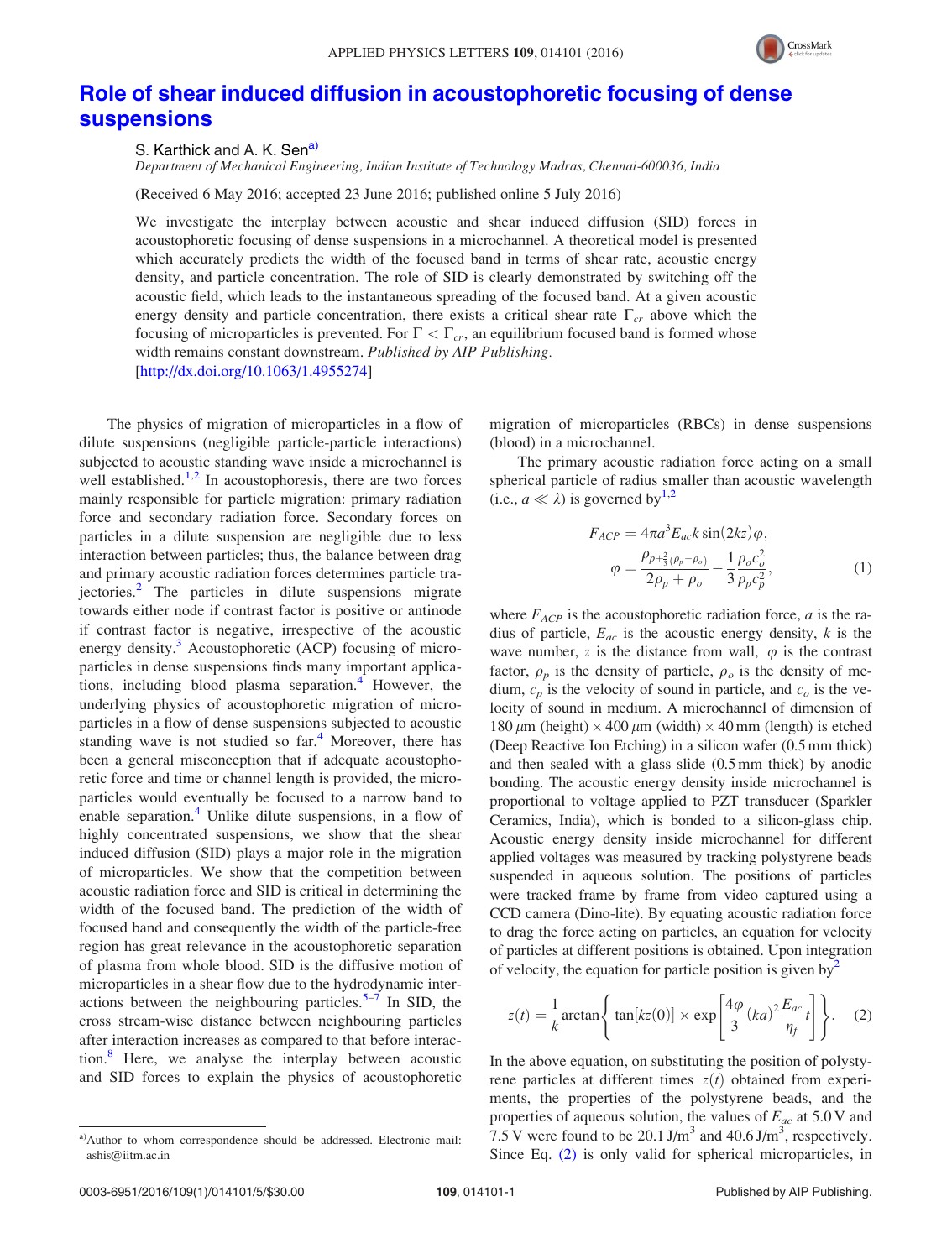order to obtain the acoustic energy density  $E_{ac}$  inside the microchannel, we have used spherical polystyrene microbeads instead of RBCs. The properties of polystyrene beads used to determine the acoustic energy density and properties of red blood cells used in our theoretical modeling and analysis are provided in the supplementary material. The description and estimation of secondary radiation force acting on microparticles (RBCs) is presented and discussed in the supplementary material. We show that acoustic secondary radiation force acting on RBCs is negligible compared to primary radiation force.

The diffusive flux due to SID in shear and vorticity directions in a simple shear flow can be expressed as  $J_s$  $= D^s \nabla \phi$  and  $J_v = D^v \nabla \phi$ , where  $D^s$  and  $D^v$  are the diffusivities in shear and vorticity directions, respectively.<sup>7</sup> The diffusivities in shear and vorticity directions can be written as  $D_s = D_s^* \dot{\gamma} a^2 f(\phi)$  and  $D_v = D_v^* \dot{\gamma} a^2 f(\phi)$ , where  $D_v^*$  is the dimensionless diffusivity in the vorticity direction,  $D_s^*$  is the dimensionless diffusivity in the shear direction,  $\dot{\gamma}$  is the local shear rate, a is the radius of particle,  $f(\phi) = \phi$ , if the concentration is low (volume fraction  $\phi$  < 0.1, dilute suspension). For high concentrations ( $\phi > 0.1$ , dense suspensions), various closures for  $f(\phi)$  have been proposed.<sup>5,9–11</sup> Here, we use the recently published closure based on microfiltration<sup>11</sup>

$$
f(\phi) = 1.5 (1 - \phi)^2 (\tilde{\phi} / \phi_{max}) \{ 1 + \tilde{\phi} / (1 - \tilde{\phi}) \}, \quad (3)
$$

where  $\tilde{\phi} = \phi / \phi_{max}, \phi_{max}$  is the random closed packing volume fraction of particles. For hard spheres, the value of  $\phi_{max}$ is approximately 0.64, and for cut spheres having same aspect ratio as RBCs,  $\phi_{max}$  is 0.765.<sup>12</sup> From Eq. (3), it is important to note that the shear induced diffusion flux diverges when the local concentration of the suspension  $\phi$  approaches random closed packing volume fraction  $\phi_{max}$ . The dimensionless diffusivities of RBCs, which are deformable,  $13$  in shear  $(D_s^*)$  and vorticity  $(D_v^*)$  directions, are reported as 1.77 and 0.12, whereas for hard spheres,  $D_s^*$  and  $D_v^*$  are 0.2 and  $0.03<sup>14</sup>$  The Reynolds number in our study is in the range of 0.04 to 4. Thus, the inertial lift force can be neglected, but the non-inertial lift force of RBCs in shear flow near the wall would create a cell free layer. However, at high hematocrit concentrations, the cell free layer thickness is only  $\sim$ 1  $\mu$ m,<sup>15</sup> so we neglect the effect of the non-inertial lift force when compared to that of SID. The particle-particle interactions<sup>16</sup> due to van der Waals force which may be responsible for the aggregation of RBCs is neglected in our model because of much higher shear rate used in the present study. From experiments and theory, it has been shown that the aggregation of RBCs is observed only if the suspension is at rest or flowing at lower shear rates  $(\sim 10 \text{ s}^{-1})$  and for shear rates above  $60 s^{-1}$ , aggregation is not observed.<sup>17</sup>

In our study, for convenience, we consider particles whose contrast factor is positive in fluid medium so that these particles migrate to the center (node) of the channel under acoustic standing wave. When suspension enters the microchannel subjected to acoustic standing wave, microparticles tend to migrate toward the center of the channel which in turn creates a particle-free fluid layer near the wall. A nonhomogeneous concentration profile is created across the microchannel along the acoustic standing wave direction. The migration of particles due to acoustophoretic force is opposed by SID force due to the non-zero concentration gradient and shear rate. The concentration profile evolves along the length of the channel due to the imbalance between the acoustic radiation and SID forces acting on the microparticles. After some distance or time, acoustic radiation force is balanced by SID, thereby establishing an equilibrium RBC band as shown in Fig. 1(a). The experimental images showing evolution of the RBC band at different locations along the length of the channel are shown in Fig. 2. The dependence of width of the focused RBC band  $w_{cx}$  with the shear rate and concentration is depicted in Fig. 3. The results clearly show that for  $x > x_c$ , the equilibrium width of the focused RBC band  $w_c$  remains unchanged downstream due to the SID force acting on the RBCs, which prevents further focusing of the RBCs. The location at which the equilibrium width is achieved was found to be a function of the shear rate, concentration, and energy density, i.e.,  $x_c = f(\dot{\gamma}, E_{ac}, \phi)$ . The magnitude and directions of diffusive fluxes due to SID and ACP shortly after the suspension enters into the acoustic zone of microchannel are depicted in Fig. 1(b), whose relevance is explained later.

The presence of SID force is clearly demonstrated by the evolution of the focused RBC stream after switching off the acoustic field, as shown in Fig. 4. At  $10 \mu l/min$  $(\Gamma$  = 67.331/s), the average velocity in the microchannel is 2.3mm/s. Upon switching off the acoustic field, it takes 1.8s for the RBCs to redistribute and spread throughout the channel cross-section. The time required for the unfocused RBCs to reach downstream  $(x=4.0cm)$  from upstream  $(x=1.0cm)$  is approximately 13.0s, which is one order of magnitude higher compared to the redistribution time (1.8s). Thus, it is confirmed that diffusion of the band of focused microparticles on switching off the acoustic field is due to SID and not because of the unfocused cells coming



FIG. 1. (a) The schematic of the cross-section of a rectangular microchannel showing the focused RBC band, acoustic standing wave with nodes and antinodes, and directions of diffusive fluxes due to acoustic radiation force and SID. (b) The magnitude and directions (arrows) of diffusive fluxes due to SID and ACP shortly after the suspension enter into the acoustic zone of microchannel, acoustic force is maximum at region A.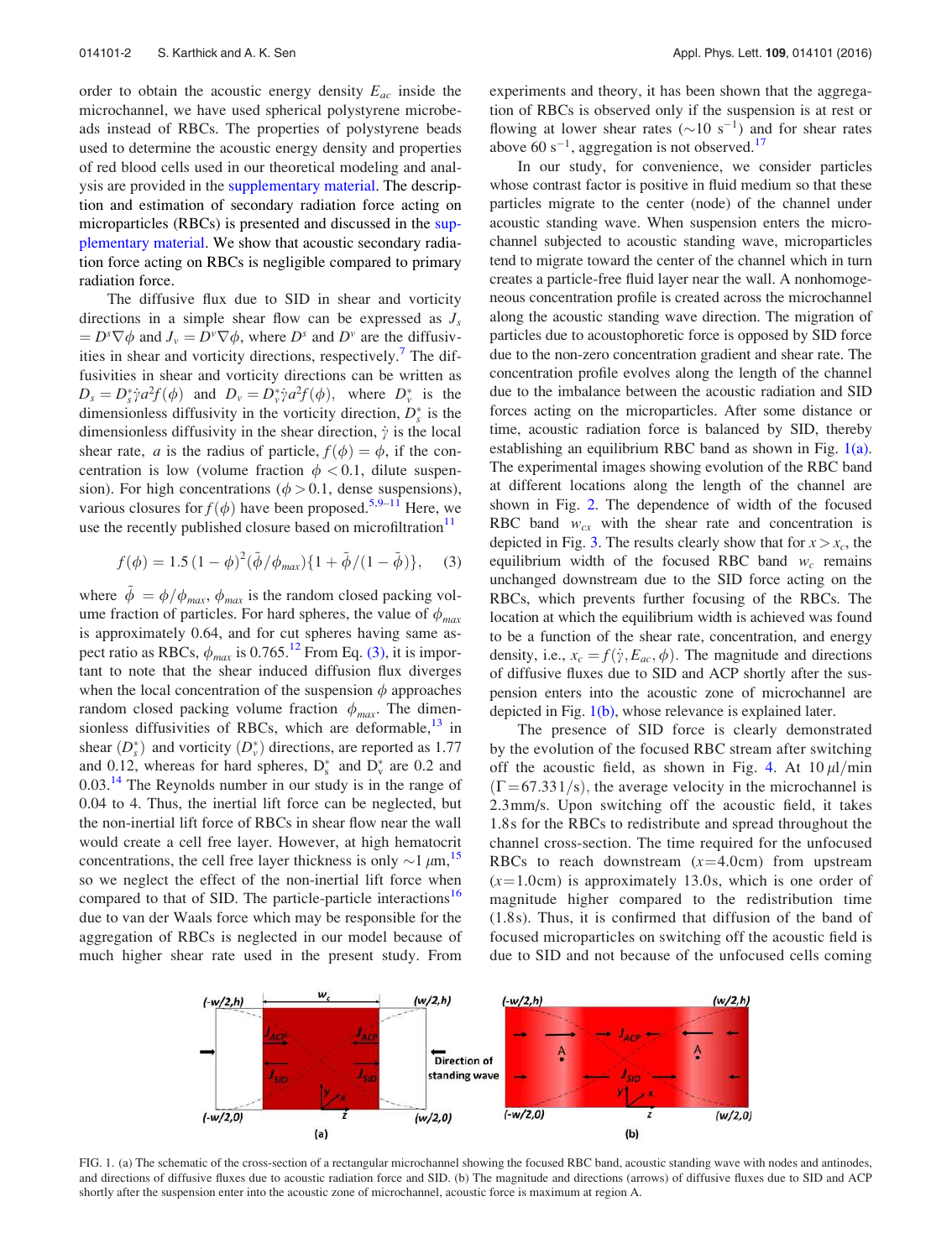

FIG. 2. The evolution of the width of the focused RBC band at different positions along the length of the microchannel, whole blood (42.5% hematocrit), flow rate of 10  $\mu$ l/min( $\Gamma$  = 67.33 1/s), and acoustic energy density of  $40.6 \text{ J/m}^3$ .

from upstream. Table I shows a comparison of the time required to undo the effect of acoustophoretic focusing with that for the initial focusing of particles in the beginning when acoustic field is turned on, at different energy densities and shear rates. The time taken for the redistribution of RBCs is smaller as compared to that for the initial focusing because when acoustic field is turned on, acoustic force competes with the SID for the focusing to take place but when it is turned off only SID force exists which quickly diffuses particles to their initial distribution.

The steady advection diffusion equation can be written as

$$
u(y, z)\frac{\partial \phi}{\partial x} = -\frac{\partial J_y}{\partial y} - \frac{\partial J_z}{\partial z},\tag{4}
$$

where  $J_z$  and  $J_y$  are diffusive fluxes in the z and y directions, respectively. Here,  $J_z = J_{SID,z} + J_{ACP,z}$  and  $J_y = J_{SID,y}$ , where  $J_{SID}$  and  $J_{ACP}$  are diffusive fluxes due to primary acoustic radiation force and shear induced diffusion. Since primary acoustic radiation force acting in the y-direction is zero, we can assume that the concentration in the y-direction is homogenous,  $\partial \phi / \partial y = 0$  and  $J_y = J_{\text{SID},y} = 0$ . The diffusive flux in the z-direction can be written as  $14$ 



FIG. 3. The evolution of the width of the focused RBC band at different positions along the length of the microchannel, concentrations, and shear rate,  $E_{ac} = 40.6 \text{ J/m}^3$ .

$$
J_{SID,z} = -a^2 f(\phi) \frac{\partial \phi}{\partial z} \frac{\left[D_v^* \dot{\gamma}_y^2 + D_s^* \dot{\gamma}_z^2\right]}{\sqrt{\dot{\gamma}_y^2 + \dot{\gamma}_z^2}}.
$$
 (5)

The diffusive flux due to acoustophoresis can be written as  $J_{ACP,z} = (F_{ACP}\phi/6\pi\eta_{eff}a)$ , where  $\eta_{eff}$  is the effective viscosity of the suspension, which is  $\eta_{eff} = \eta_f/(1 - \tilde{\phi})^2$ .<sup>16</sup> Thus, Eq. (4) reduces to

$$
u(y,z)\frac{\partial\phi}{\partial x}
$$
  
= 
$$
-\frac{\partial}{\partial z}\left[-\frac{a^2f(\phi)}{\sqrt{\dot{\gamma}_y^2 + \dot{\gamma}_z^2}}\frac{\partial\phi}{\partial z}\left[D_v^*\dot{\gamma}_y^2 + D_s^*\dot{\gamma}_z^2\right] + \frac{F_{AC}}{6\pi\eta_{eff}a}\phi\right].
$$
 (6)

When the highly concentrated suspension enters into the acoustic field, the evolution of the concentration profile is determined by Eq. (6). At some location (after some time) downstream, the steady concentration profile  $J_z = 0$  is established due to the balance between the acoustic radiation force and shear induced diffusion. So, Eq. (6) reduces to

$$
\frac{a^2 f(\phi)}{\sqrt{{\dot{\gamma}}_y^2 + {\dot{\gamma}}_z^2}} \frac{\partial \phi}{\partial z} \left[ D_v^* {\dot{\gamma}}_y^2 + D_s^* {\dot{\gamma}}_z^2 \right] = \frac{F_{AC}}{6\pi \eta_{eff} a} \phi. \tag{7}
$$

 $F_{ACP}$  acting on RBCs is strongly dependent upon the orientation of RBCs with respect to the acoustic field. The shear rate is a function of both the y- and z-directions. Thus, an analytical solution of the Eq. (7) is beyond the scope of the present work, and we proceed with scaling analysis. We scale  $\partial \phi / \partial z \sim \phi / w_c$ ,  $\dot{y}_y \sim \langle \dot{y}_{y=h} \rangle_z$ ,  $\dot{y}_z \sim \langle \dot{y}_{z=w/2} \rangle_y$ , and  $sin(2kz) \sim 1$ , where  $w_c$  is the width of the focused band of RBCs,  $\langle \dot{\gamma}_{y=h} \rangle_z$  is the average shear on the top surface, and  $\langle \dot{\gamma}_{z=w/2} \rangle_y$  is the average shear on the sidewall. So, Eq. (7) is reduced to

$$
\frac{f(\phi)}{w_c} \left[ \frac{D_v^* \langle \dot{\gamma}_{y=h} \rangle_z^2 + D_s^* \langle \dot{\gamma}_{z=w/2} \rangle_y^2}{\sqrt{\langle \dot{\gamma}_{y=h} \rangle_z^2 + \langle \dot{\gamma}_{z=w/2} \rangle_y^2}} \right] = C \frac{2E_{ac} k \varphi}{3\eta_{eff}}.
$$
 (8)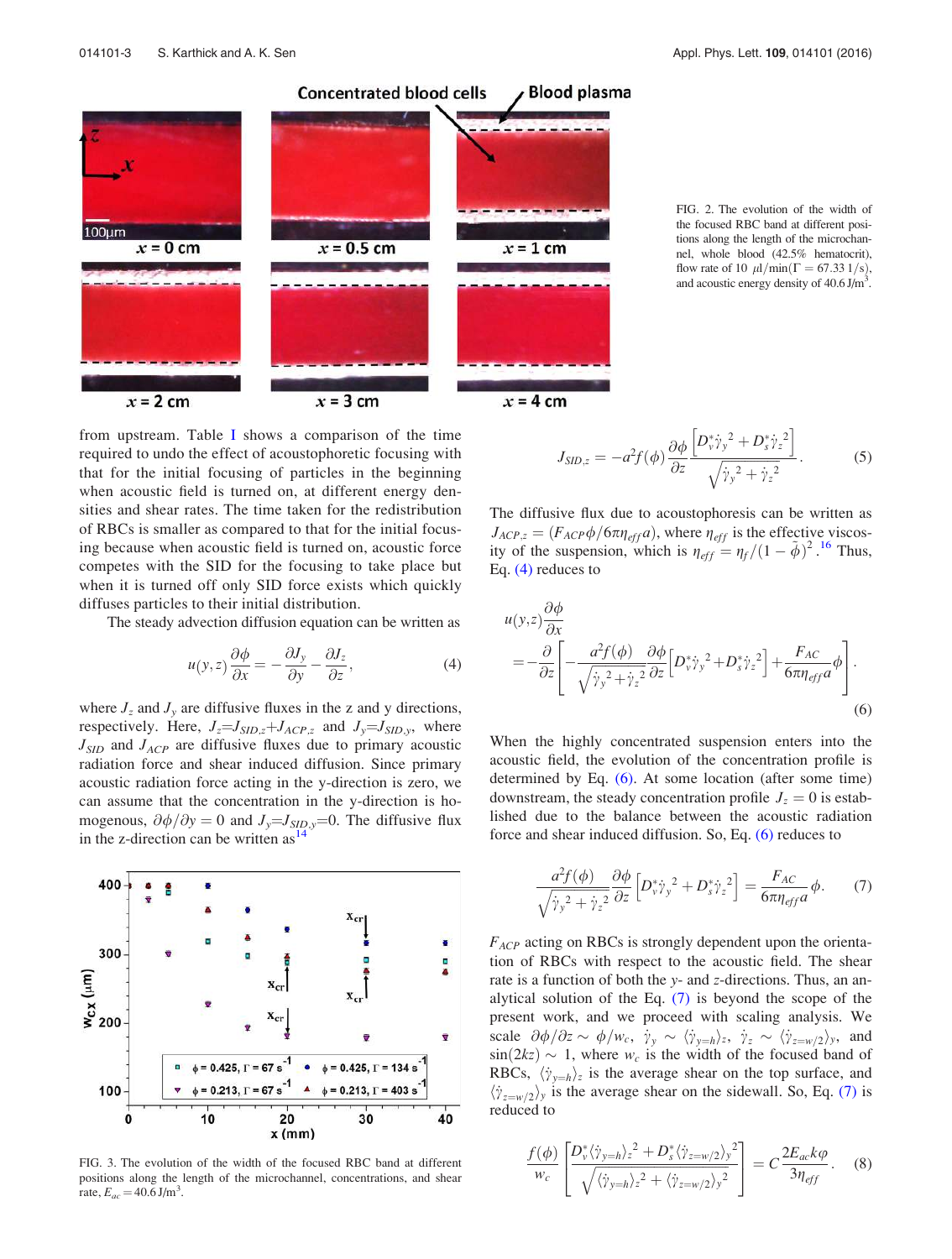

FIG. 4. The evolution of the width of the focused RBC band at  $x = 4$  cm immediately after switching off the acoustic field (i.e.,  $E_{ac} = 0$  at  $t = 0$ , focused band at  $t < 0$  with 40.6 J/m<sup>3</sup>), flow rate of 10  $\mu$ l/min( $\Gamma = 67.33$  1/s), unfocusing of RBCs due to SID is observed.

TABLE I. Focusing and unfocusing time for cells (42.5% hematocrit) at different energy densities and shear functions.

| S. No. | Energy<br>density $E_{ac}$ (J/m <sup>3</sup> ) | Shear<br>function $\Gamma$ (1/s) | Initial<br>width $w$ ( $\mu$ m) | Focused<br>width $w_c$ ( $\mu$ m) | Focusing<br>time $(s)$ (SID vs. ACP) | Unfocusing<br>time $(s)$ (Only SID) |
|--------|------------------------------------------------|----------------------------------|---------------------------------|-----------------------------------|--------------------------------------|-------------------------------------|
|        | 20.1                                           | 33.63                            | $400 \pm 4$                     | $290 \pm 4$                       | $12.2 \pm .07$                       | $3.4 \pm .07$                       |
|        | 40.6                                           | 33.63                            | $400 \pm 4$                     | $270 \pm 4$                       | $7.07 \pm .07$                       | $2.7 \pm .07$                       |
|        | 20.1                                           | 67.33                            | $400 \pm 4$                     | $315 \pm 4$                       | $16.1 \pm .07$                       | $1.6 \pm .07$                       |
| 4      | 40.6                                           | 67.33                            | $400 \pm 4$                     | $289 \pm 4$                       | $10.3 \pm .07$                       | $1.8 \pm .07$                       |
| 5      | 40.6                                           | 134.66                           | $400 \pm 4$                     | $316 \pm 4$                       | $11.6 \pm .07$                       | $1.2 \pm .07$                       |

For convenience, we define the shear rate function  $\Gamma = (D_v^* \langle \dot{\gamma}_{y=h} \rangle_z^2 + D_s^* \langle \dot{\gamma}_{z=w/2} \rangle_y^2) / \sqrt{\langle \dot{\gamma}_{y=h} \rangle_z^2 + \langle \dot{\gamma}_{z=w/2} \rangle_y^2}$ , so Eq. (8) gives

$$
\frac{f(\phi)\Gamma}{w_c} = \frac{2C}{3} \left[ \frac{kE_{ac}\varphi}{\eta_{eff}} \right],
$$
\n(9)

where C is the scaling constant. Here,  $\langle \dot{\gamma}_{y=h} \rangle_z$  and  $\langle \dot{\gamma}_{z=w/2} \rangle_y$ are calculated from velocity field for rectangular channel. The relationship between the two unknowns, cell fraction  $\phi$ and width of band  $w_c$ , is obtained from mass balance  $w_c \times \phi = w \times \phi_{in}$ , where  $\phi_{in}$  is the initial homogenous concentration of suspension. Eq. (9) becomes an implicit equation and only function of  $w_c$ , which is solved numerically using Newton-Raphson method. For all cases, the theoretical model is compared with the experimental data and was found to match well for the scaling constant  $C = 0.18$  and  $\phi_{max} = 0.8$ . For RBCs,  $\phi_{max} = 0.8$  is slightly higher than that of  $\phi_{max} = 0.765$  for hard cut-spheres of the same aspect ratio, which might be due to the deformability of RBCs.

Experiments are carried out with dense suspensions using whole blood (42.5% hematocrit) and 1:1 diluted blood (21.25% hematocrit) samples, at various flow rates from 5 to 100  $\mu$ l/min with acoustic energy densities of 20.1 and  $40.6$  J/m<sup>3</sup>. The equilibrium width of the focused RBC band  $w_c$  is measured at the end of the microchannel at  $x = 4$  cm. The variation in  $w_c$  with shear rate function  $\Gamma$  (controlled by varying flow rate  $Q$ ,  $\Gamma$  linearly proportional to  $Q$ ) at different concentrations ( $\phi_{in} = 0.425$  and 0.213) and acoustic energy density  $E_{ac}$ , measured from experiments and predicted by the model, is depicted in Fig. 5. The model predictions are in good agreement with experimental data within a maximum error of 15%. The uncertainty in the measurement of the width of the focused band is  $\pm 4 \mu$ m. As observed, the equilibrium width of the RBC band  $w_c$  increases with increase in the shear rate function (i.e., at higher  $Q$ ). This can be directly explained from Eq. (9) that at a fixed  $\phi_{in}$  and  $E_{ac}$ ,  $w_c$  has to increase to maintain a balance between the acoustic and SID forces at equilibrium. Similarly, it is observed that at a fixed  $\phi_{in}$  and  $\Gamma$ , a higher  $E_{ac}$  leads to a smaller  $w_c$ , and at a fixed  $\Gamma$  and  $E_{ac}$ , a higher concentration of microparticles gives rise to a higher  $w_c$ . The above explanation holds true only when the shear rate function is below a critical  $\Gamma_{cr}$ . When  $\Gamma \geq \Gamma_{cr}$ , the RBCs completely spread across the channel cross-section, i.e.,  $w_c = w$  and the formation of particle-free layer is prevented. It is observed that  $\Gamma_{cr}$  is smaller at a lower  $E_{ac}$  and higher  $\phi_{in}$ . It is interesting to note from Eq. (9) that the focused width is independent of the size of the RBCs but depends on the local volume fraction via  $f(\phi)$ . In a limiting case, when  $\Gamma \rightarrow 0$ , the volume fraction calculated using the focused band of RBCs shown in Fig. 5, at different initial



FIG. 5. Width of the focused width of the RBC band vs. shear rate function at different acoustic energy densities *Eac* and initial volume fraction  $\phi_{in}$ , channel width  $w = 400 \mu m$ , when  $w_c = w$  then  $\Gamma = \Gamma_{cr}$ .